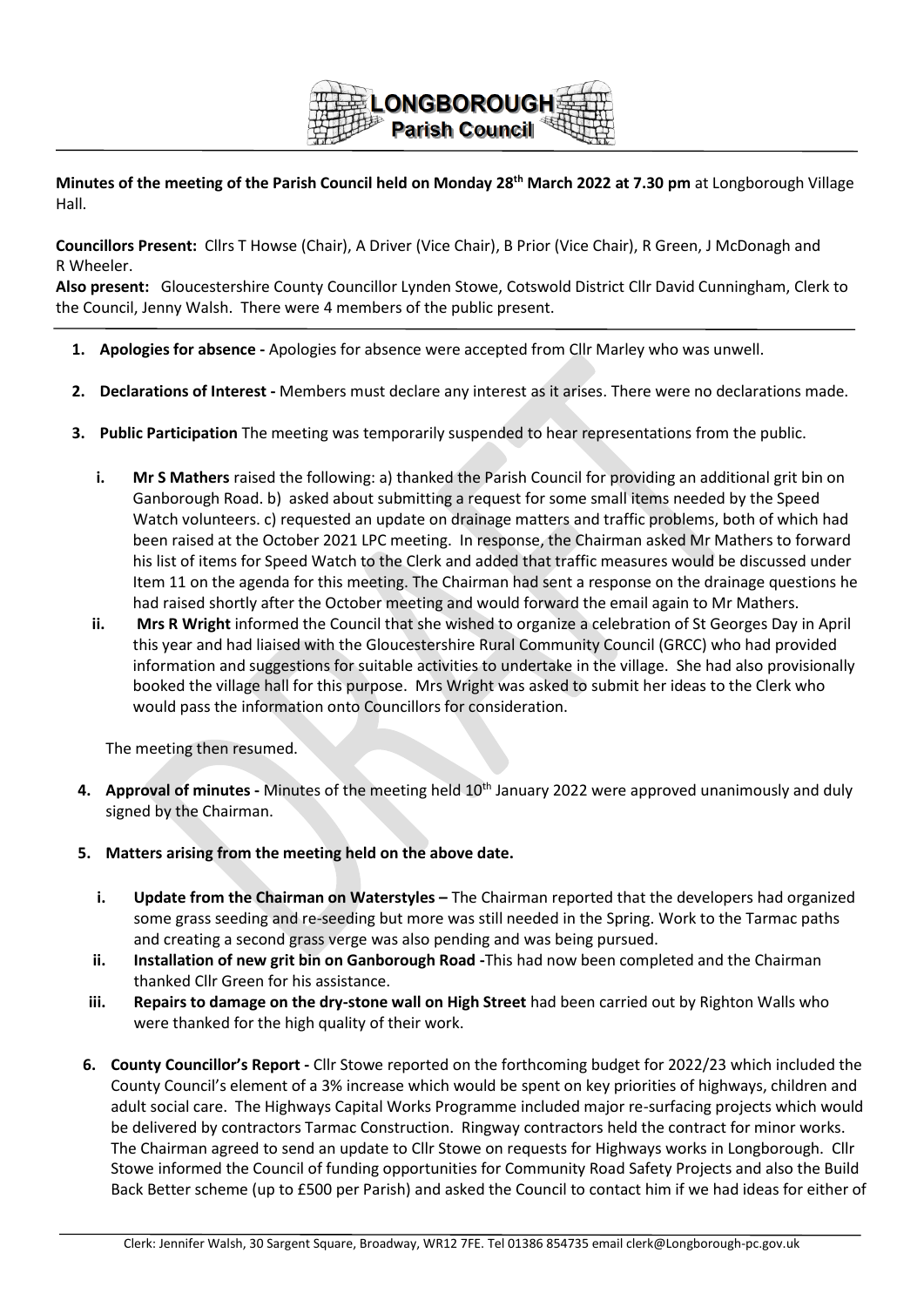these schemes in Longborough.

- **7. Ward Councillor's Report -** Cllr Cunningham raised the following matters:
- **i.** Support for the crisis in the Ukraine -CDC were working with various charitable agencies who were providing support for those affected.
- **ii.** A landscape Review was being undertaken which included The Cotswolds being given National Park status.
- **iii.** Following a review, car parking charges were set to increase and the concessions applied during the Pandemic were being lifted including the 'free after 3pm' policy.
- **iv.** Election costs would be re-charged to Parish Councils on a phased basis from 2023 and Councils were being advised to adjust their annual budgets accordingly. An indicative figure for Longborough for a contested election was £1,100.
- **v.** An Open Portal system was being introduced by CDC to enable customers to make easy on-line payments. Further information on all of the above items, including ways to respond to matters under consultation was available on the Cotswold.gov.uk website.

# **8. Correspondence**

**i. Email from a resident requesting consideration of a flagpole being erected on the Memorial Green** Mrs Wright, who had sent an email to the Council requesting consideration of the purchase and management of a flagpole and various flags was invited by the Chairman to outline her idea and reasons for suggesting the flagpole. The Chairman explained that the matter could not be resolved under 'Correspondence', but he sought the views in principle from Councillors as a starting point. Councillors were willing to ascertain local opinion on a purely informal basis and the matter would be included on the agenda for the next meeting of the Council.

#### **9. Finance**

- **i. Payments for February and March 2022** were approved unanimously as follows:
	- February– Mrs. J Walsh- salary and expenses (Data Protected)
	- February– HMRC- PAYE (data Protected)
	- February- Netwise IT and website hosting annual fees-£360
	- February-Righton Walls- repairs to wall on High Street- *£359.90 (to be reimbursed*)
	- February Stow Ag New grit bin for Ganborough Road
	- March Mrs. J Walsh- salary and expenses (Data Protected)
	- March- HMRC PAYE (Data Protected)

#### **ii. Monthly finance reports**

A bank reconciliation statement, cash book and budget monitoring report to the end of February 2022 had been previously circulated; all of which were duly noted.

**iii. National Pay Award Agreement –** A national minimum award of 1.75% backdated to April 2020 had been confirmed by NALC. A review of pay for the Clerk was deferred to private session (see Part Two, Item 1)

#### **10. Planning/Licencing**

- **i. Planning/Licencing Applications received**
	- **21/04808/FUL-** proposed single storey rear extension, **Bounty Cottage, Church Street. No objections.** Cllr Cunningham asked it was noted that LPC's request for a Construction Method Statement for this project could not be applied as this was limited to only larger building projects and not schemes for a single dwelling.
	- **21/01572/LBC-** replacement of rear ground floor kitchen window**, 1 The Old Rectory**. **No objections.**
	- **22/00499/FUL-** Single storey kitchen extension, **Stowbridge House, Moreton Road. No objections.**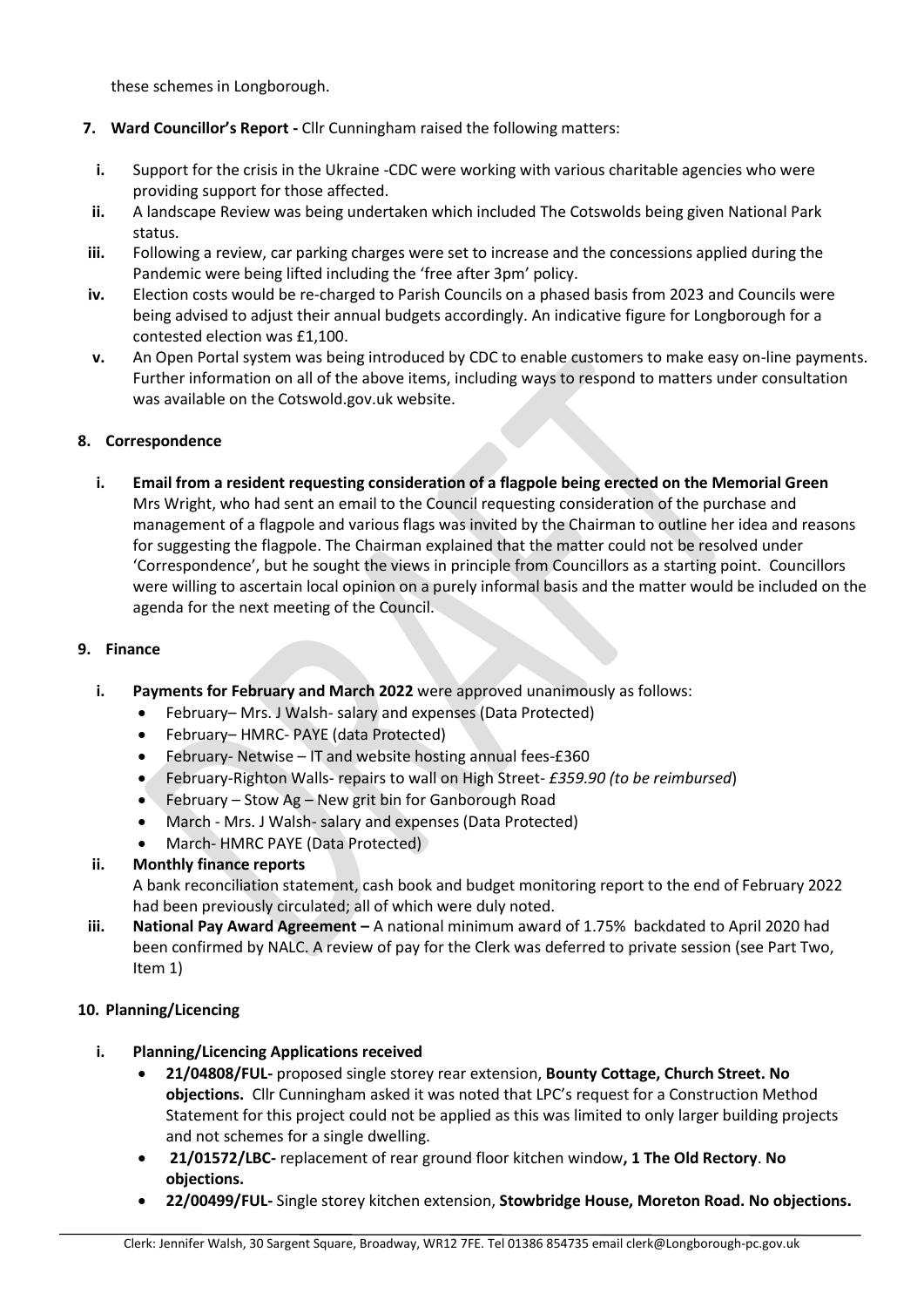**ii. Planning Decisions -** None recorded.

# **11. Highways**

- **i. Traffic management and Speedwatch (SW) scheme-** Mr Steve Mathers, Co Ordinator of Longborough SW, had provided a report during public participation in connection with his question regarding traffic projects in the village. Regrettably, there had been no monitoring by SW in 2022 and the Chairman extended his help to improve the number of volunteers and suggested that advertisements to recruit more helpers could be placed in the village shop and on the Council's website.
- **ii. Consideration of slow-down signage in Longborough** Cllr Driver reported that following the discussion held at the last LPC meeting, no firm decision had been made and that at that time, investigations by himself and the Clerk suggested that the strict criteria set down by GCC on the introduction of speed awareness and other signage in local village was such that it could prove extremely difficult for Longborough to be considered due to the existing 20mph limit. Cllr Driver added that in order to achieve any significant progress with new traffic calming measures it was essential to continue with Speed Watch to provide key statistical data to substantiate our requests. Cllr Stowe suggested that the existing rules may become more flexible and LPC should consult with him on any ideas we have so that a path forward could be forged. It was agreed that further information would be sought and the matter placed on the next agenda.

# **12. Repairs and Maintenance**

- **i. A fallen tree** which had blocked a footpath on land adjacent to Upper Town House had now been cleared. The Chairman thanked Cllr Driver for his help in this matter. A fence near to The Pieces which had suffered damage following the recent storms in the area, had also now been repaired.
- **ii. Consideration of replacement paving slabs beneath the noticeboard on High Street –** Cllr Driver had met with a contractor to discuss the options for repairs to the paving stones and a quotation of £517 had been received. Council agreed unanimously to approve the work to go ahead with a 50/50 split on the costs between the Parish Council and Longborough Village Hall.

# **13. Commemoration plans for the Queen's Platinum Jubilee – June 2022**

The Chairman reported that a working group comprising residents and some Parish Councillors had been established and outlined a four-day programme of events commencing Thursday 2<sup>nd</sup> June concluding Sunday 5<sup>th</sup> June with a church service of thanksgiving. A full programme would be published and advertised around the village in due course. Funding had already been provided from private doners but additional monies to pay for food etc. would be placed before the Council at the next meeting.

# **14. Any other Business and councillor's requests for items for consideration at the next meeting**

- **i.** Cllr Green asked for consideration of extending the existing contract for grass and grounds to include some other areas which were currently being carried out by private residents. Cllr Green would provide pictures of said areas to the Clerk so that she could forward these to Hillscapes to obtain a quotation.
- **ii.** Cllr Wheeler asked if there had been any damage to the pipes in the Ashwell. Cllr Howse reported that he did not think there was a problem. He would continue to monitor the area however, and report if there were any concerns in the future.
- **iii.** The Clerk reported that the annual playground inspection was due to be conducted by RoSPA in April. Cllrs Driver and Howse would look at the quotations given by a contractor last year which were deferred pending the next inspection and report accordingly**.**